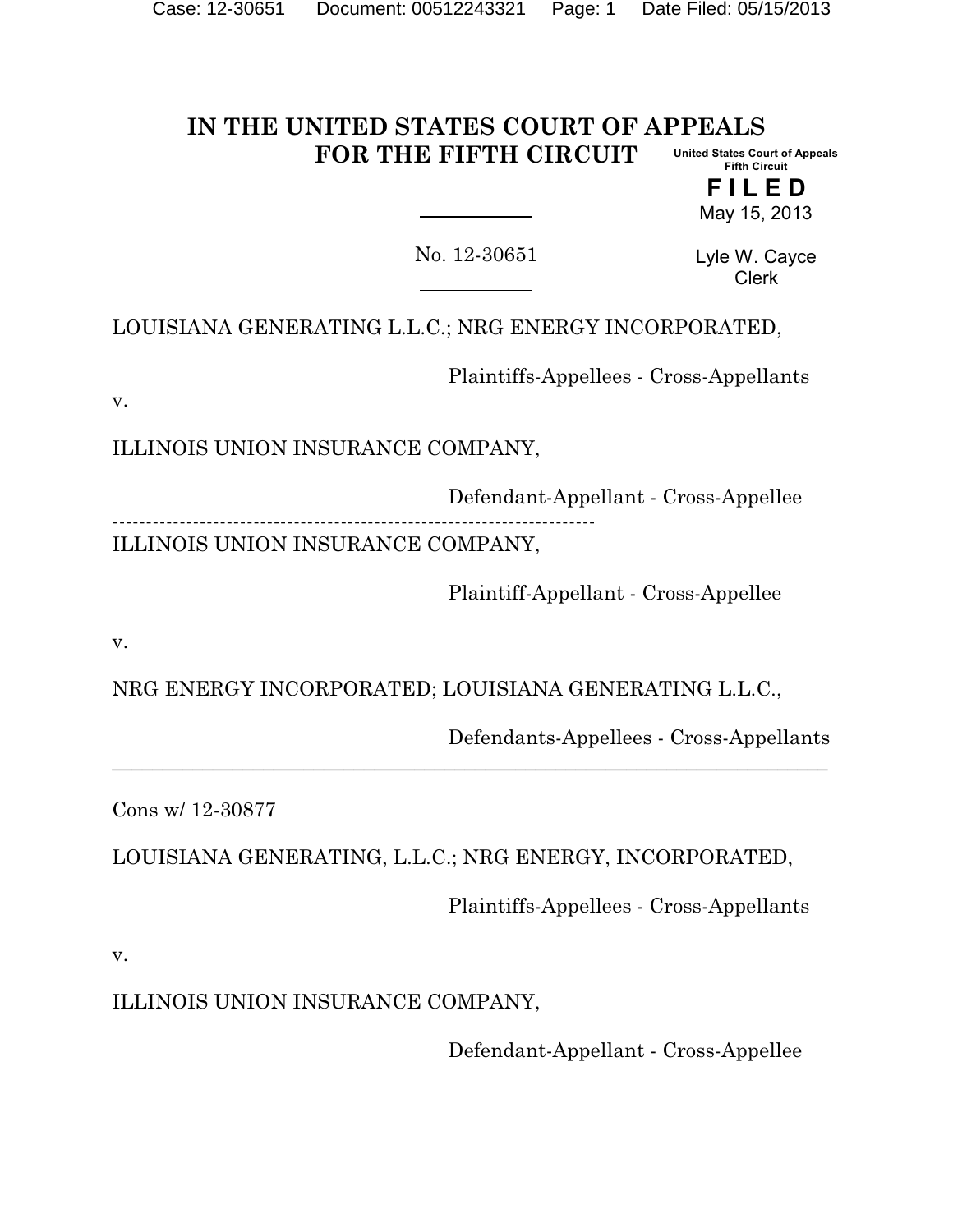---------------------------------------------------------------------------------------------- ILLINOIS UNION INSURANCE COMPANY,

Plaintiff-Appellant - Cross-Appellee

v.

NRG ENERGY, INCORPORATED; LOUISIANA GENERATING, L.L.C.;

 $\overline{a_1}$  , and the contribution of the contribution of the contribution of the contribution of the contribution of the contribution of the contribution of the contribution of the contribution of the contribution of the

Defendants-Appellees - Cross-Appellants

Cons w/ 12-30879

LOUISIANA GENERATING, L.L.C.; NRG ENERGY, INCORPORATED,

Plaintiffs-Appellees

v.

# ILLINOIS UNION INSURANCE COMPANY,

Defendant-Appellant

----------------------------------------------------------------------------------------------

ILLINOIS UNION INSURANCE COMPANY,

Plaintiff-Appellant

v.

NRG ENERGY, INCORPORATED; LOUISIANA GENERATING, L.L.C.;

Defendants-Appellees

Appeals from the United States District Court for the Middle District of Louisiana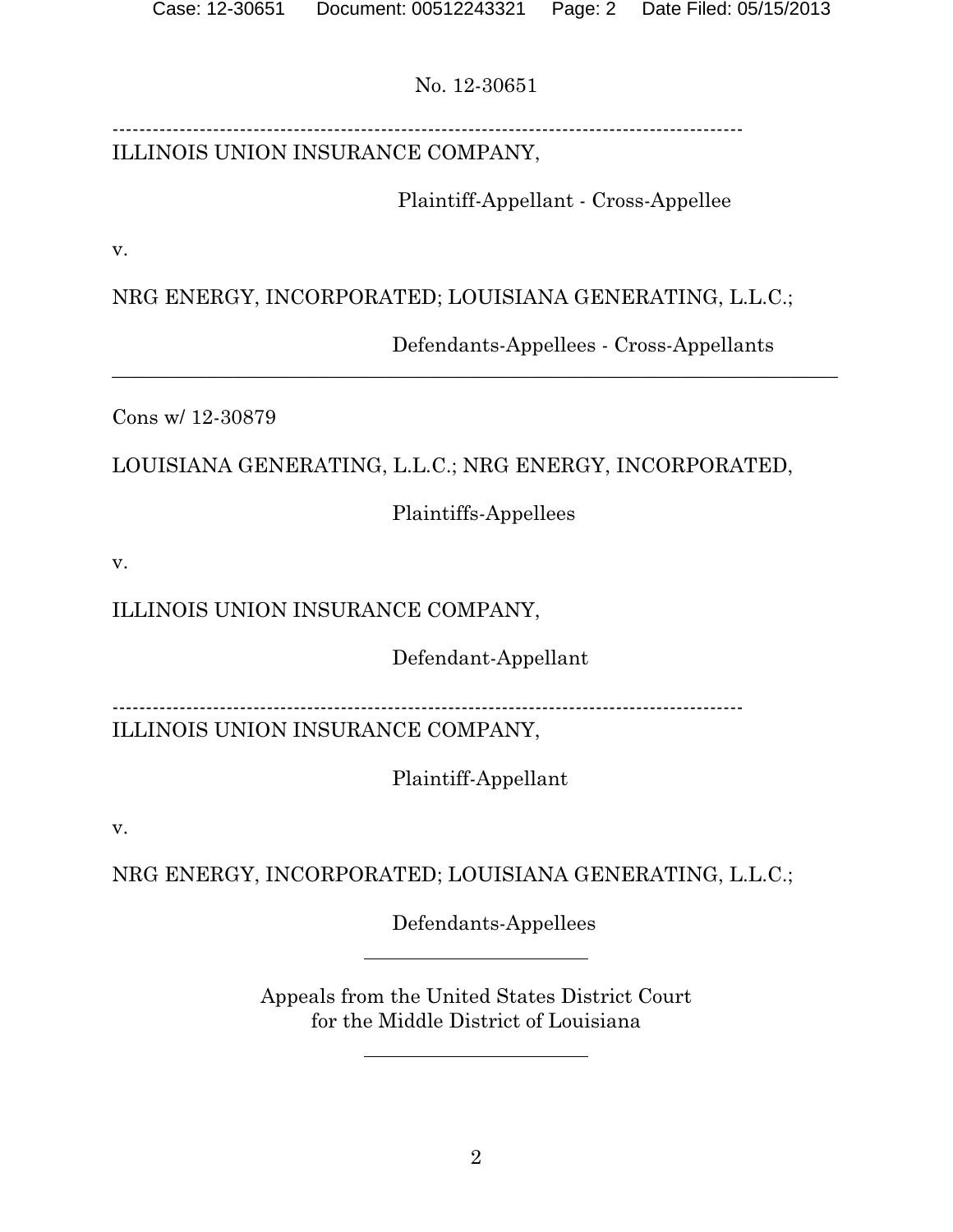Before DAVIS, GRAVES, and HIGGINSON, Circuit Judges. JAMES E. GRAVES, JR., Circuit Judge:

This case concerns whether Illinois Union Insurance Company ("ILU") has a duty to defend Louisiana Generating LLC ("LaGen") in an underlying suit filed against it by the Environmental Protection Agency ("EPA") and the Louisiana Department of Environmental Quality ("LDEQ") for alleged Clean Air Act ("CAA") and state environmental law violations. The district court held that under the insurance policy at issue, there is a duty to defend. We affirm.

### **I. Factual and Procedural Background**

The underlying suit in this duty to defend case between LaGen and ILU revolves around Big Cajun II ("BCII"), a coal-fired electric steam generating plant owned by LaGen in Louisiana. In February 2005 and December 2006 the EPA sent LaGen Notices of Violation ("NOVs") alleging that certain major modifications performed without a permit at BCII in 1998 and 1999 caused net emissions increases in violation of the CAA. In January 2009, NRG Energy, LaGen's parent, purchased a Custom Premises Pollution Liability Insurance Policy ("the policy") from ILU to cover a large number of its facilities, including BCII. The effective date of the policy is January 22, 2009.

On February 18, 2009, the EPA filed the underlying suit over the modifications made to BCII, asserting violations of the CAA and Louisiana environmental laws. LDEQ intervened in the suit, asserting essentially identical allegations and claims. The suit alleges that the previous owner of BCII did work on the plant that increased certain emissions which under applicable law would be considered "major modifications" and would have required a Prevention of Significant Deterioration of Air Quality permit ("PSD permit") before being completed. The suit also alleges that the plant modifications failed to employ best available control technology ("BACT") to limit emissions, as required by the CAA and Louisiana law. The complaints allege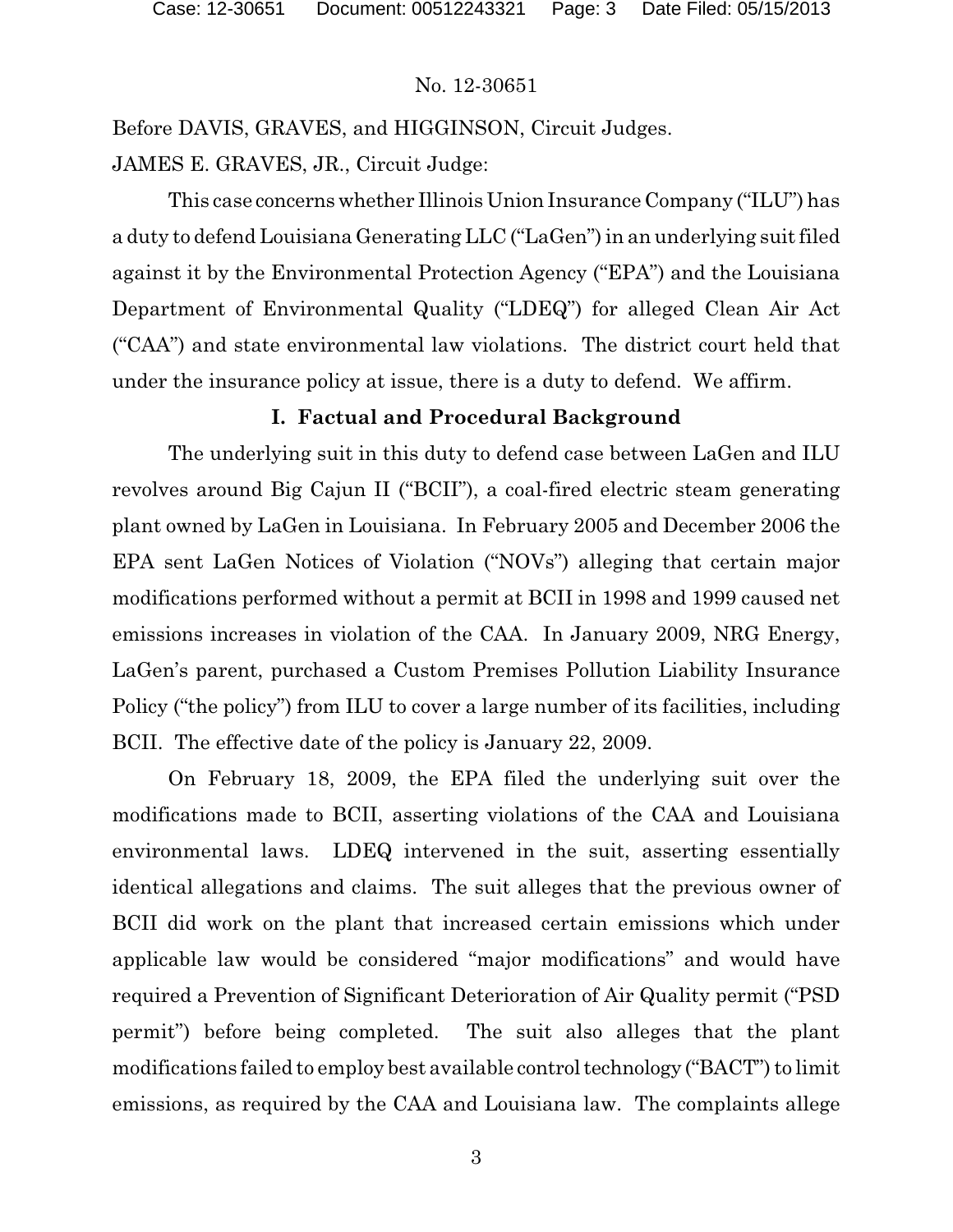that since acquiring BCII, LaGen has continued to operate the plant without seeking a PSD permit for the modifications. As a result, the complaints assert, BCII has emitted excess amounts of regulated pollutants into the air.

The parties primarily dispute whether any relief sought by the EPA and LDEQ is potentially covered by the policy. The underlying EPA suit sets forth several prayers for relief which ask the district court to:

- 1. Permanently enjoin the defendant from operating Units 1 and 2 of the Big Cajun II Power Plant, except in accordance with the Clean Air Act and any applicable regulatory requirements;
- 2. Order the defendant to remedy its past violations by, among other things, requiring the defendant to install and operate, as appropriate BACT at Units 1 and 2 of the Big Cajun Power Plant, for each pollutant subject to regulation under the Clean Air Act;
- 3. Order the defendant to apply for permits that are in conformity with the requirements of the PSD and the Louisiana Title V Operating Permits program;
- 4. Order the defendant to conduct audits of its operations to determine if any additional modifications have occurred which would require it to meet the requirements of PSD and report the results of these audits to the United States;
- 5. Order the defendant to surrender emission allowances or credits to offset and mitigate the illegal emissions under the PSD and Louisiana Title V Operating Permits program;
- 6. Order the defendant to take other appropriate actions to remedy, mitigate, and offset the harm to public health and the environment caused by the violations of the Clean Air Act alleged above;
- 7. Assess a civil penalty against the defendant of up to \$27,500 per day for each violation of the Clean Air Act and applicable regulations which occurred between January 31, 1997 and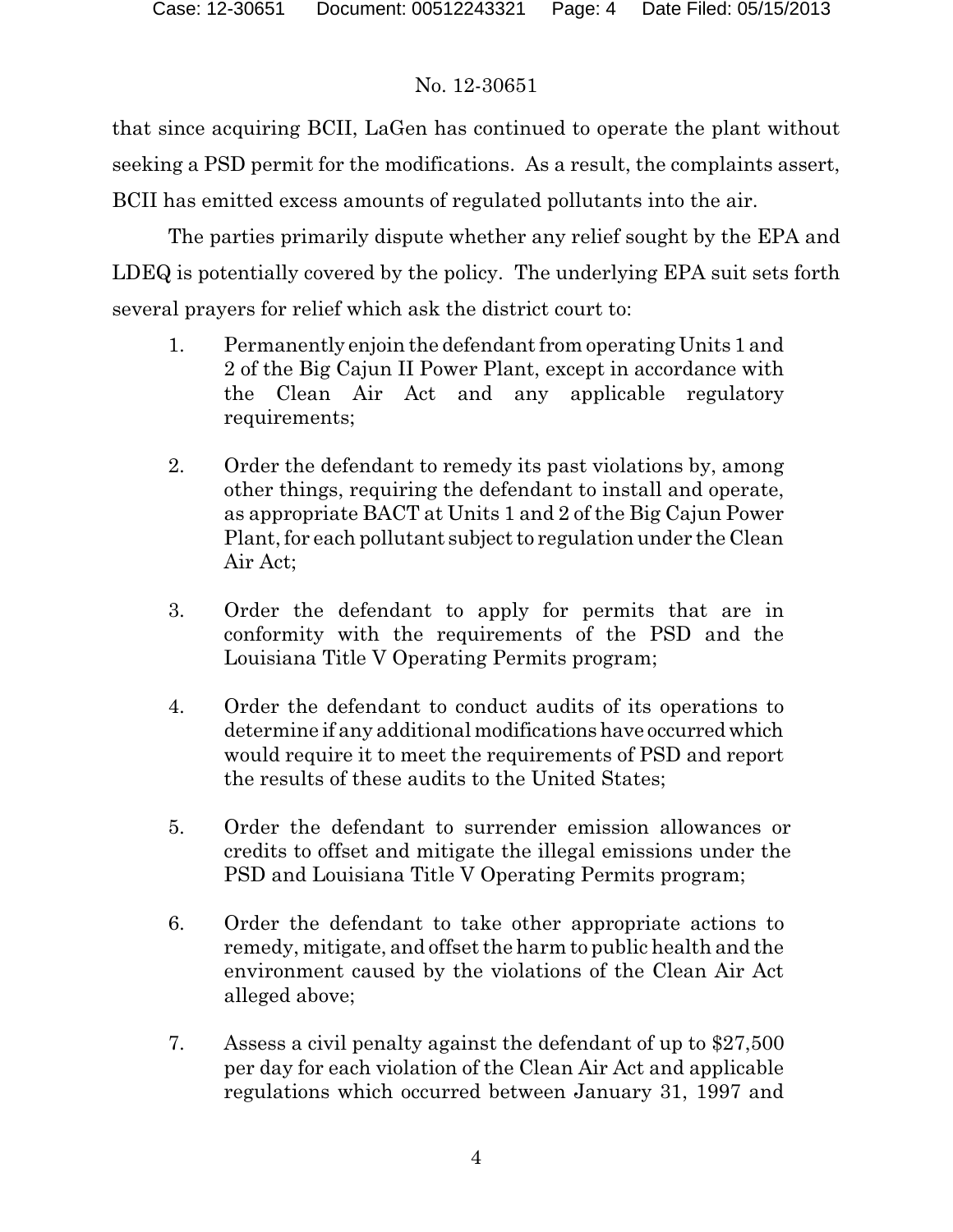March 15, 2004; \$32,500 for each violation that occurred between March 15, 2004 and January 12, 2009; and \$37,500 for each violation occurring after January 12, 2009;

8. Award the United States its costs of this action; and,

9. Grant such other relief as the Court deems just and proper. As we discuss below, on appeal ILU argues that none of the prayers for relief are covered, while LaGen argues that there is coverage for paragraphs 5, 6 and 7 of the EPA's prayer for relief.

LaGen sought coverage from ILU under the policy for legal fees associated with the underlying EPA suit, and ILU denied that the EPA suit was covered by the policy. LaGen filed suit in Louisiana federal court seeking a declaratory judgment that ILU has a duty to defend and indemnify LaGen in the EPA suit.<sup>1</sup> The district court bifurcated the trial between the duty to defend and the duty to indemnify. Both parties moved for partial summary judgment on the issue of the duty to defend, asserting that the policy was clear as a matter of law. In a January 30, 2012 order, the district court granted summary judgment for LaGen with regard to the duty to defend and denied the motion for summary judgment filed by ILU. The district court held that ILU failed to prove that there was no possibility the claims in the underlying EPA suit would be covered and thus had a duty to defend.

ILU moved for a new trial or alternatively for certification of the interlocutory ruling for immediate appeal pursuant to 28 U.S.C. § 1292(b), or in the further alternative, to certify the ruling for immediate appeal as a final judgment pursuant to Federal Rule of Civil Procedure 54(b). In a May 15, 2012 order, the district court treated that motion as one for reconsideration under

<sup>&</sup>lt;sup>1</sup> ILU had previously instituted a separate suit seeking a declaratory judgment that it had no duty to defend or indemnify under the policy in New York federal court. The matters were consolidated in the Middle District of Louisiana.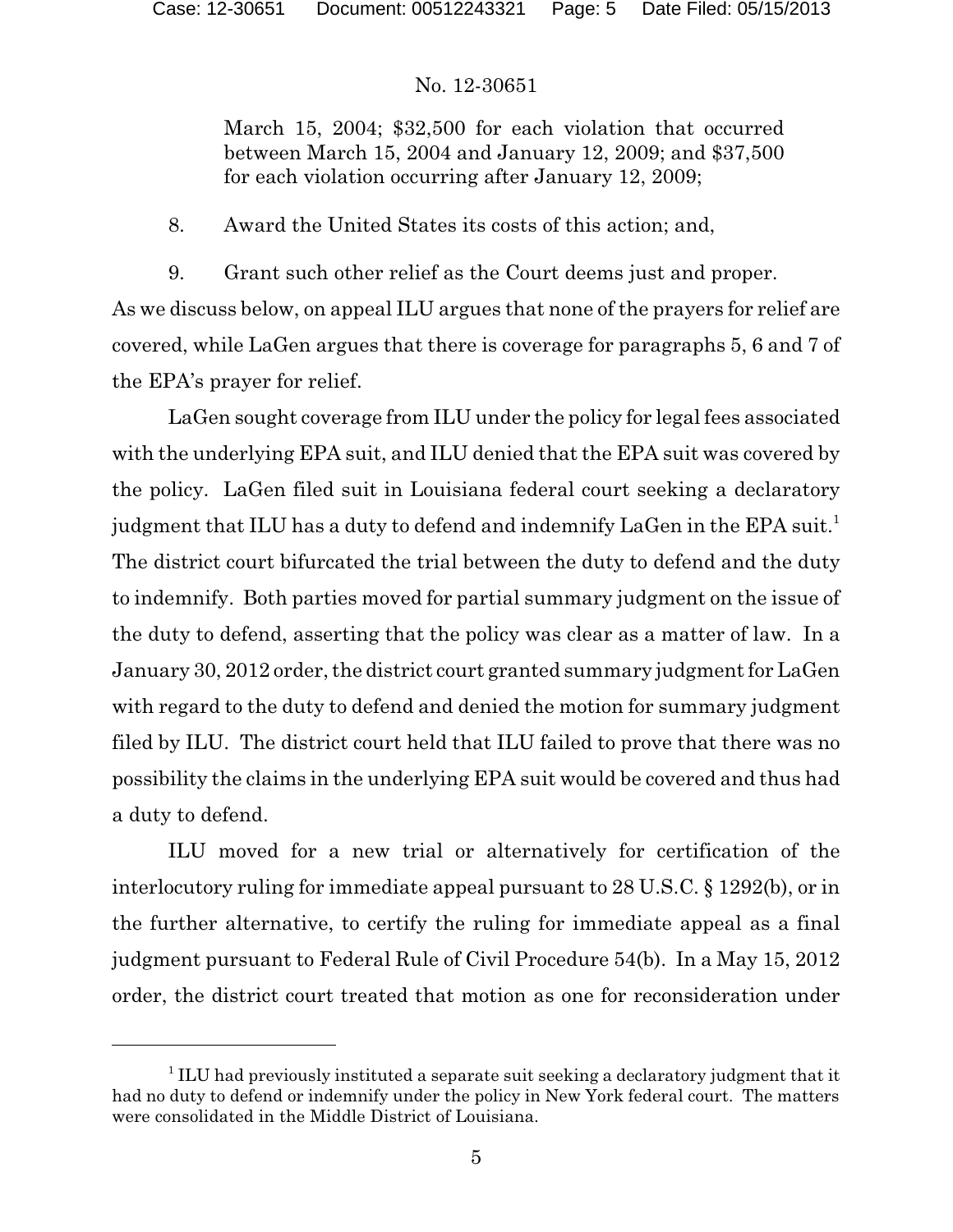Rule 54(b) and denied it. The district court granted the motion for certification of both the district court order and the denial of reconsideration pursuant to § 1292(b). ILU filed a petition in this court seeking permission to appeal the interlocutory orders pursuant to § 1292(b), and LaGen filed a cross-petition for permission to appeal the district court's holding that costs relating to injunctive relief were not covered by the policy. We granted both petitions for permission to appeal.<sup>2</sup>

#### **II. Discussion**

The only issue decided by the district court on summary judgment was the duty to defend. Thus, the only question on appeal concerns whether the district court correctly held that ILU has a duty to defend LaGen in the underlying suit filed by the EPA and LDEQ.

### *A. Standard of Review and Choice of Law*

This court reviews the district court's grant of summary judgment de novo, applying the same legal standards as the district court. *Travelers Lloyds Ins. Co. v. Pac. Emp'rs Ins. Co.*, 602 F.3d 677, 681 (5th Cir. 2010). Summary judgment is appropriate when there is no genuine issue of material fact and the movant is entitled to judgment as a matter of law. *Id.* The district court's interpretation of an insurance contract is a question of law subject to de novo review. *Id.* Additionally, a court of appeals is not limited to a district court's reasons for its decision, but may affirm a district court ruling "on any ground supported by the record." *See Ballew v. Cont'l Airlines, Inc*., 668 F.3d 777, 781 (5th Cir. 2012).

 $2$ <sup>2</sup> The parties also pursued other avenues of appeal, resulting in multiple appeals from the same two district court orders. ILU previously filed a motion to dismiss LaGen's crossappeal in one of the cases, No. 12-30651, disputing the timeliness of LaGen's cross-appeal in that case. There is no dispute that LaGen's petition for cross-appeal was timely in No. 12- 90053, the case in which this court granted permission to both parties to appeal pursuant to § 1292(b), and the multiple appeals have been consolidated. Thus, ILU's motion to dismiss LaGen's cross-appeal is now denied as moot.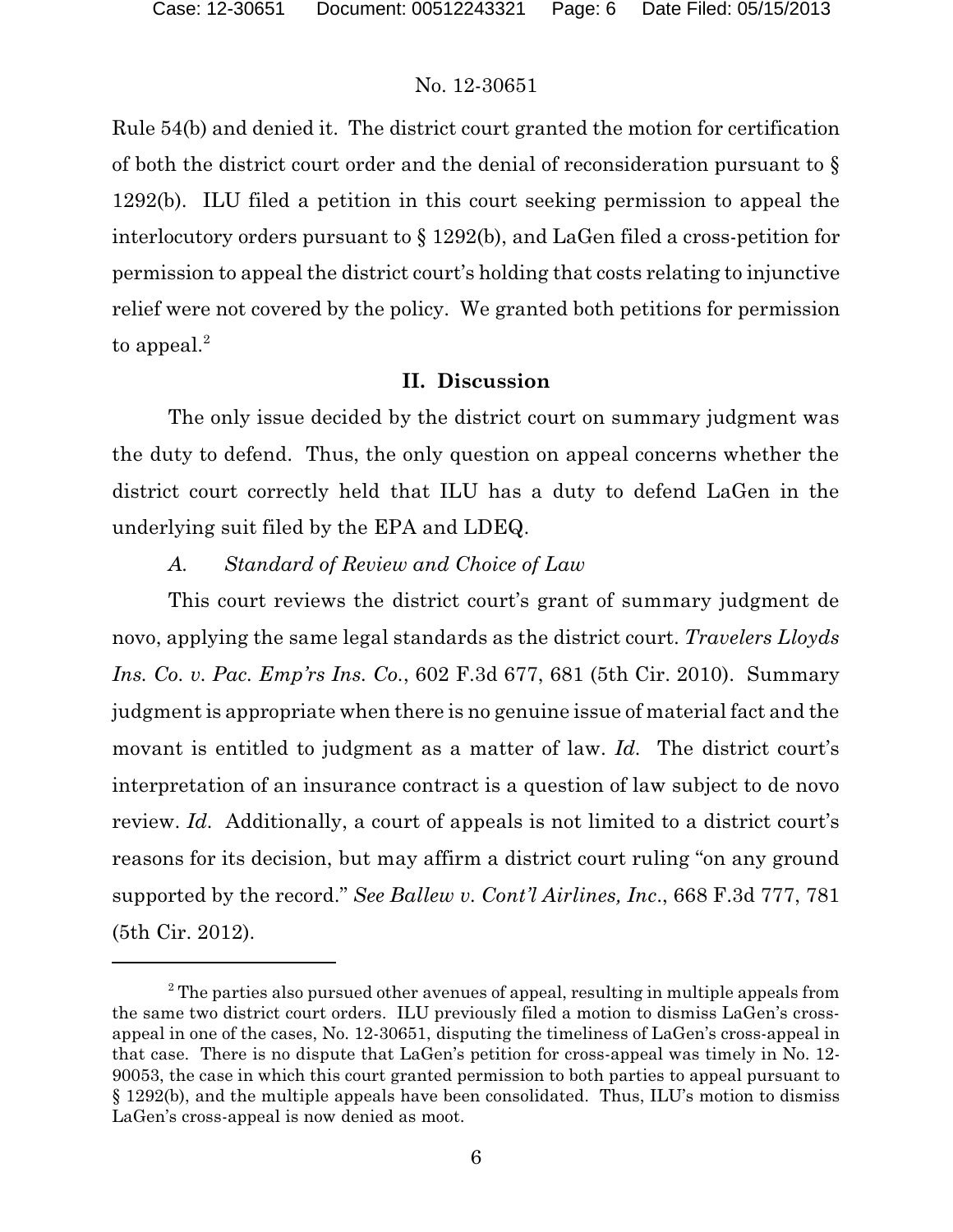The policy contains a choice of law clause specifying that "All matters arising hereunder including questions relating to the validity, interpretation, performance, and enforcement of this Policy shall be determined in accordance with the law and practices of the State of New York." Thus, New York law governs the interpretation of the policy.

## *B. Coverage for Claims and Remediation Costs*

On appeal, ILU argues that it has no duty to defend because the underlying EPA suit does not seek any form of relief that potentially falls within the policy's coverage. ILU argues that the forms of relief covered by the policy–including relief for property damage and remediation costs–are unavailable to the EPA as a matter of law because the CAA only allows the EPA to seek prospective relief and does not allow the EPA to seek compensatory damages. ILU further asserts that the policy excludes coverage for any injunctive relief. LaGen responds by arguing not only that the underlying suit does assert a claim for property damage and does seek remediation costs as defined by the policy, which is not limited to compensatory damages, but also that the district court erred when it stated that injunctive relief is excluded from the policy's coverage.

In New York, whether there is a duty to defend is determined by comparing the allegations in the underlying complaint to the terms of the policy. *See BP Air Conditioning Corp. v. One Beacon Ins*., 871 N.E.2d 1128, 1131 (N.Y. 2007)*; Fitzpatrick v. Am. Honda Motor Co.*, 575 N.E.2d 90, 91-92 (N.Y. 1991)*.* An insurance policy must be read as a whole in order to determine "its purpose and effect and the apparent intent of the parties." *See Murray Oil Prods., Inc. v. Royal Exch. Assurance Co.*, 235 N.E.2d 762, 764 (N.Y. 1968). When the terms of the policy are clear and unambiguous, they should be given their "plain and ordinary meaning." *Teichman v. Cmty. Hosp. of W. Suffolk*, 663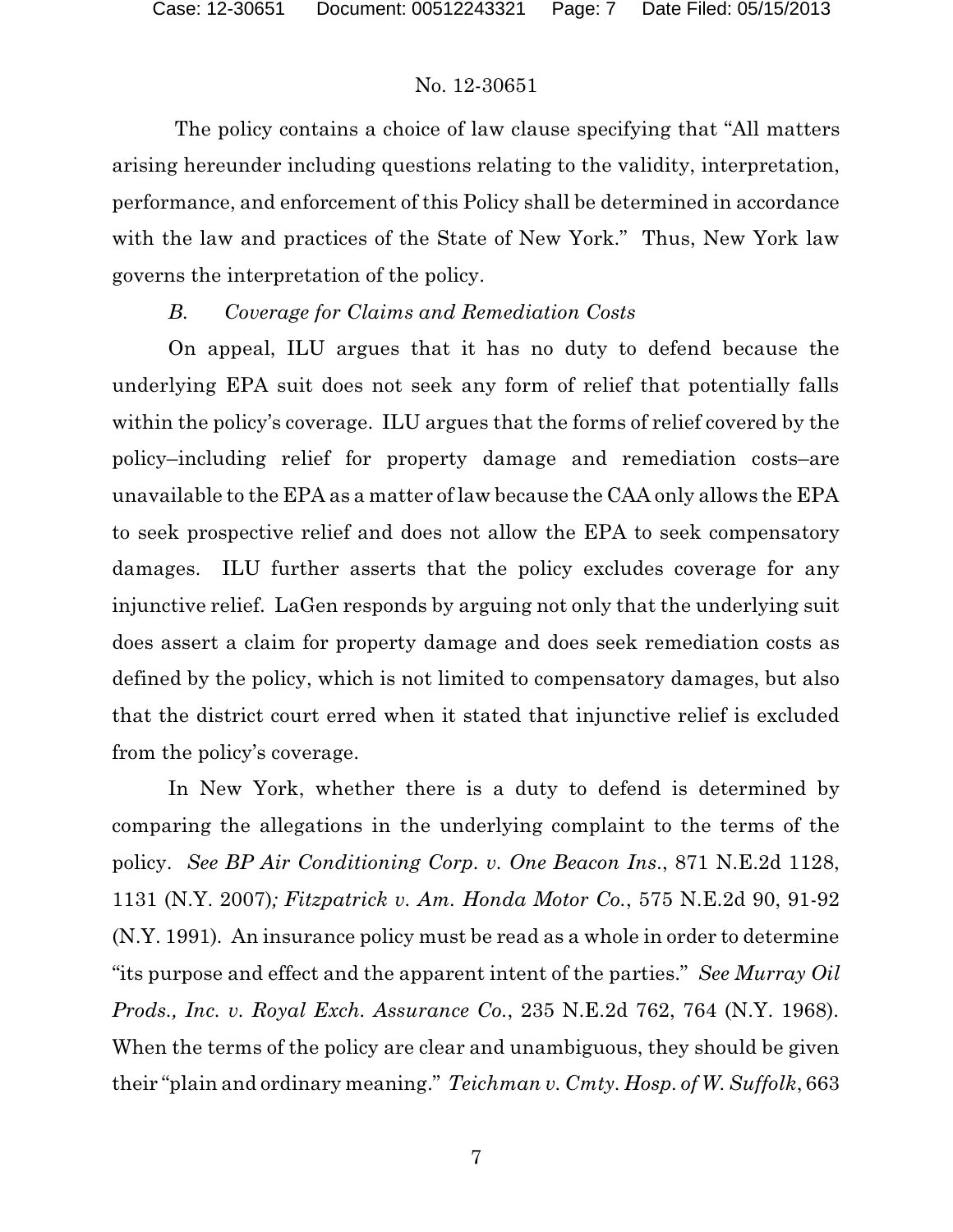N.E.2d 628, 630 (N.Y. 1996). In New York, "it is well settled that an insurer's duty to defend [its insured] is exceedingly broad and an insurer will be called upon to provide a defense whenever the allegations of the complaint suggest . . . a reasonable possibility of coverage." *BP Air Conditioning*, 871 N.E.2d at 1131 (alterations in original) (internal quotation marks omitted). If a complaint "contains any facts or allegations which bring the claim even potentially within the protection purchased, the insurer is obligated to defend." *Id.* (quoting *Technicon Elecs. Corp. v. Amer. Home Assurance Co*., 74 N.Y.2d 66, 73 (N.Y. 1989)); *see Fitzpatrick*, 575 N.E.2d at 92. Finally, "If any of the claims against the insured arguably arise from covered events, the insurer is required to defend the entire action." *Frontier Insulation Contractors, Inc. v. Merchs. Mut. Ins. Co.*, 690 N.E.2d 866, 869 (N.Y. 1997).

The policy states that it provides coverage for "Claims, remediation costs, and associated legal defense expenses . . . as a result of a pollution condition" at a covered location. 3 "Claim" in turn is defined as "the assertion of a legal right, including but not limited to a government action(s), suits or other actions alleging responsibility or liability on the part of the insured for. . . property damage, or remediation costs as a result of pollution conditions to which this insurance applies." "Government action" is defined as "action taken or liability imposed by any federal [or] state . . . government agency or body acting under the authority of environmental laws." The policy covers pollution conditions, which it defines in relevant part as "the discharge, . . . dispersal, release, escape, migration, or seepage of any . . . gaseous or thermal irritant, contaminant, or pollutant . . . on, in, into, or upon. . . the atmosphere. . . ." "Property damage" is defined to include, *inter alia*, "[n]atural resource

 $3$  Internal quotation marks have been omitted from quotations of the policy throughout this opinion.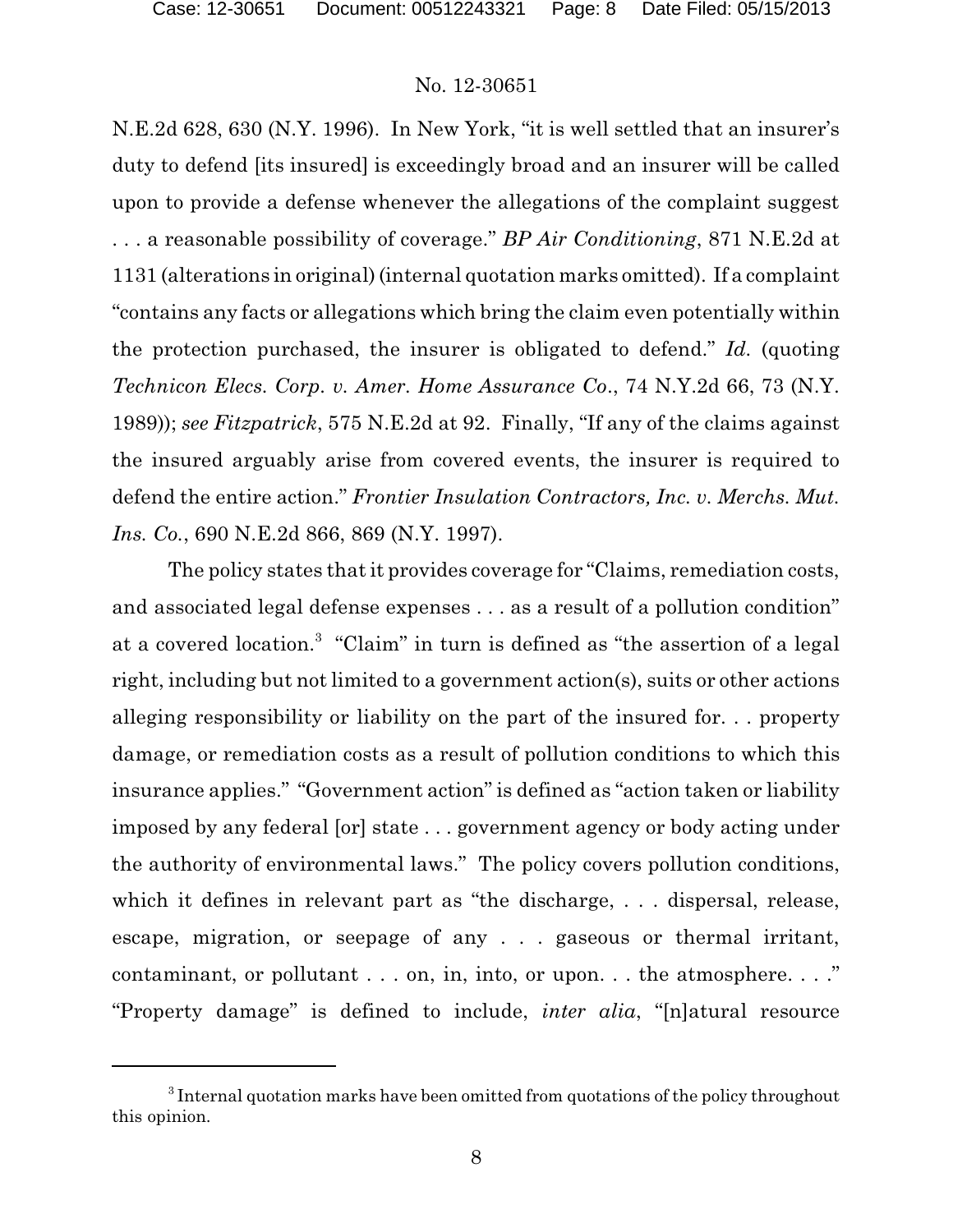damages," which in turn is expressly defined as including "injury to . . . air." "Remediation costs" is defined as "reasonable expenses incurred to investigate, quantify, monitor, mitigate, abate, remove, dispose, treat, neutralize, or immobilize pollution conditions to the extent required by environmental law."

Reading all of these provisions together and giving them their plain meaning, the underlying EPA suit includes allegations and prayers for relief that could potentially resultin covered remediation costs. Government agencies acting under the authority of environmental laws allege that LaGen violated those laws, resulting in increased emissions of pollutants into the atmosphere, and seek to require LaGen to mitigate and remediate those emissions. The EPA complaint clearly alleges a covered "pollution condition" at BCII when it asserts that "significant amounts of  $NO<sub>x</sub>$  and  $SO<sub>2</sub>$  pollution each year have been, and still are being, released [from BCII] into the atmosphere." The policy states that ILU "agrees to pay . . . [c]laims, remediation costs, and associated legal defense expenses" as a result of a pollution condition. "Claims" and "remediation costs" are thus two bases for coverage under the policy. In addition, a covered "claim" includes "government action(s) . . . alleging responsibility or liability on the part of [LaGen] for. . . remediation costs as a result of" a pollution condition. "Remediation costs" are thus unquestionably covered, whether they are the relief sought by a claim or whether they are incurred independent of a claim, and ILU agreed to pay "associated legal defense expenses" with regard to either situation. "Remediation costs" are defined very broadly to include expenses incurred to redress pollution in compliance with environmental law, including, *inter alia*, costs associated with investigating, mitigating or abating pollution. This language providing coverage for remediation costs potentially covers the multiple prayers for relief in the EPA complaint which seek to require LaGen to mitigate, offset and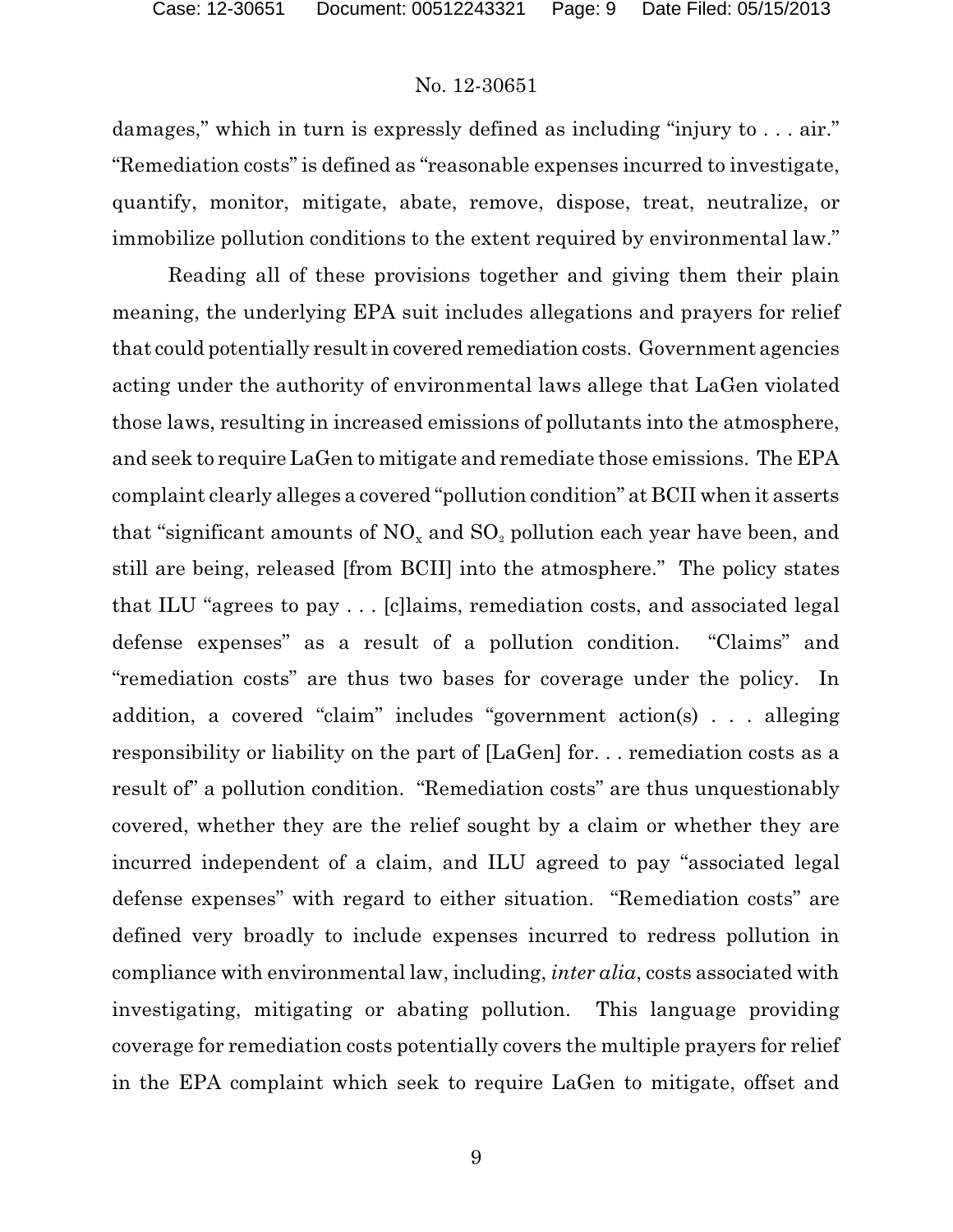remediate the alleged past pollution, including the requests that the court "[o]rder the defendant to surrender emission allowances or credits to offset and mitigate the illegal emissions," and "[o]rder the defendant to take other appropriate actions to remedy, mitigate, and offset the harm to public health and the environment caused by the violations of the Clean Air Act alleged...." These requests for mitigation, offsetting and remediation suggest a reasonable possibility of coverage under the policy. *See BP Air Conditioning*, 871 N.E.2d at 1131. Because part of the suit is "potentially within the protection purchased, the insurer is obligated to defend." *Id.* (quoting *Technicon Elecs. Corp.,* 74 N.Y.2d at 73).

At oral argument, counsel for LaGen clarified that LaGen was not asserting that costs associated with installation of government mandated equipment and other actions taken solely to bring the plant into compliance are covered under the policy. However, contrary to ILU's arguments, installation of the required equipment and application for the required CAA permits are not the only relief sought by the EPA, nor are they the only relief that could eventually be ordered by a court to remediate, offset or mitigate the past emissions. In addition to and distinct from installation of equipment and application for permits, part of what the EPA complaint seeks is remediation of past pollution, and under the clear definitions in the policy, costs associated with that remediation could be covered by the policy. At oral argument, counsel for ILU conceded that if LaGen engaged in voluntary action to remediate past pollution, those costs would be covered by the terms of the policy. Nothing in the plain language of the policy provides that those same costs are not covered if they are done as a result of a lawsuit filed by a government enforcement agency.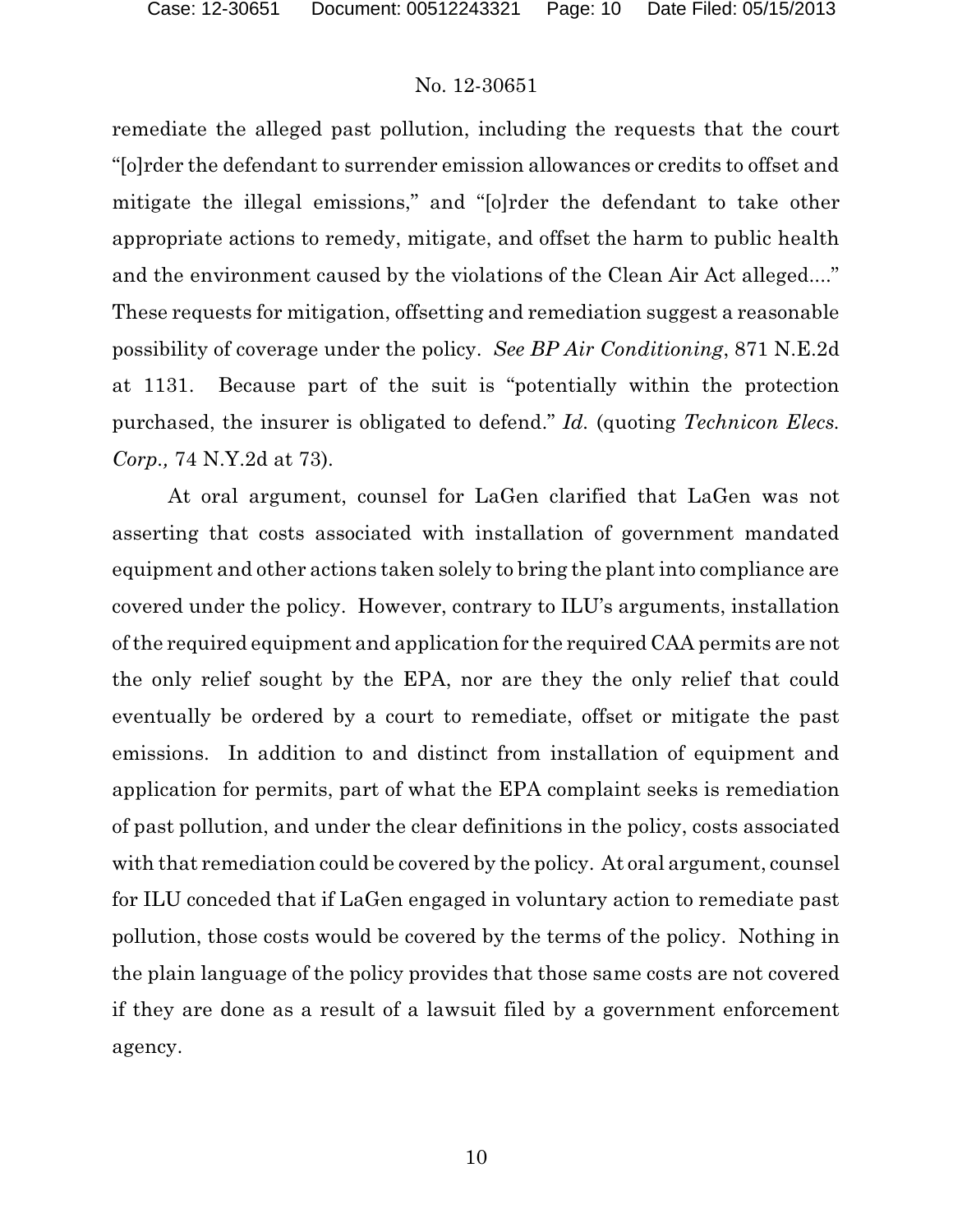### *C. Coverage for Injunctive Relief*

We also reject ILU's argument that injunctive relief is excluded from coverage by the Fines and Penalties exclusion. The Fines and Penalties provision excludes coverage for "Payment of criminal fines, criminal penalties, punitive, exemplary or injunctive relief." ILU argues that any costs associated with injunctive relief ordered by a court in the underlying EPA suit are excluded by the reference to "injunctive relief." LaGen argues that in construing the term "injunctive relief," the term must be read according to the rule that "a series of specific words describing things or concepts of a particular sort are used to explain the meaning of a general one in the same series." *See 242-44 E. 77th St., LLC v. Greater New York Mut. Ins. Co.*, 815 N.Y.S.2d 507, 510 (N.Y. App. Div. 2006) (quoting *Matter of Riefberg*, 58 N.Y.2d 134, 141 (N.Y. 1983)); *Metro. Life Ins. Co. v. Noble Lowndes Int'l, Inc*., 84 N.Y.2d 430, 438 (N.Y. 1994) (applying this canon of construction to an exclusion in an insurance policy). Read in context, LaGen argues that the exclusion covers only types of relief that are akin to punitive fines and penalties, and cannot exclude coverage for all injunctive relief.

Under New York law, "policy exclusions are given a strict and narrow construction, with any ambiguity resolved against the insurer." *Belt Painting Corp. v. TIG Ins. Co.*, 795 N.E.2d 15, 17 (N.Y. 2003). "To negate coverage by virtue of an exclusion, an insurer must establish that the exclusion is stated in clear and unmistakable language, is subject to no other reasonable interpretation, and applies in the particular case." *Cont'l Cas. Co. v. Rapid-Am. Corp*., 609 N.E.2d 506, 512 (N.Y. 1993); *Belt Painting Corp.*, 795 N.E.2d at 17; *see Frontier Insulation*, 690 N.E.2d at 868-69 (noting that insurer bears "heavy burden" in negating coverage by an exclusion); *Throgs Neck Bagels, Inc. v. GA Ins. Co. of N.Y.*, 671 N.Y.S.2d 66, 71 (N.Y. App. Div. 1998) (holding that to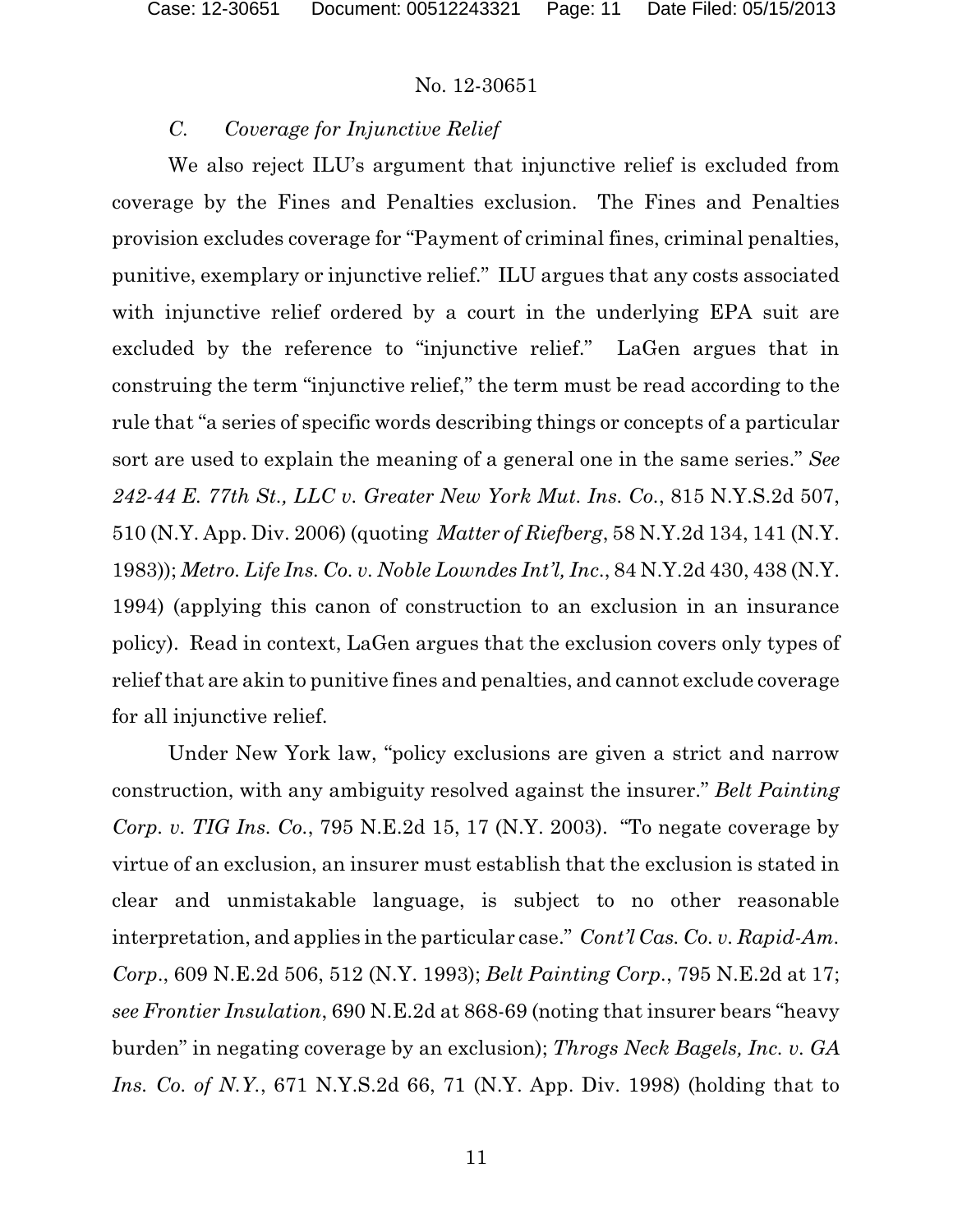negate coverage under an exclusion, insurer must show that its construction is the "only construction that [could] fairly be placed thereon"). Further, an insurer may not construe a policy exclusion in a way that would "render the underlying coverage nugatory in a host of cases where it would reasonably be expected to apply." *Throgs Neck Bagels*, 671 N.Y.S.2d at 70.

Applying these standards, ILU cannot show that its interpretation of the exclusion is the only possible reasonable construction, as it must do to negate coverage. *See Cont'l Cas. Co.,* 609 N.E.2d at 512. Reading the policy as a whole, including construing the exclusion narrowly, *see Belt Painting Corp.*, 795 N.E.2d at 17, LaGen's interpretation of the Fines and Penalties exclusion as applying only to criminal and punitive fines and penalties is a reasonable reading of the exclusion. Conversely, under ILU's interpretation, the policy would illogically provide coverage for "remediation costs" but would exclude coverage if that remediation is required by a court order. Further, the term "environmental law" is defined in the policy as including not only "any federal, state, [or] local laws" governing liability for pollution, but also expressly includes "governmental, judicial or administrative orders . . . governing the liability or responsibilities of the insured with respect to pollution conditions." The policy, then, expressly provides that it covers remediation costs to mitigate pollution conditions to the extent required by judicial and administrative orders. ILU's interpretation of the "injunctive relief" language of the exclusion as excluding costs associated with all injunctive relief clearly and directly conflicts with these basic, express terms of the policy.

Further, if the Fines and Penalties exclusion is a complete bar for coverage of costs associated with injunctive relief, the exception would potentially swallow the coverage afforded by the policy. The policy would not cover claims under major federal environmental statutes, such as the CAA and

12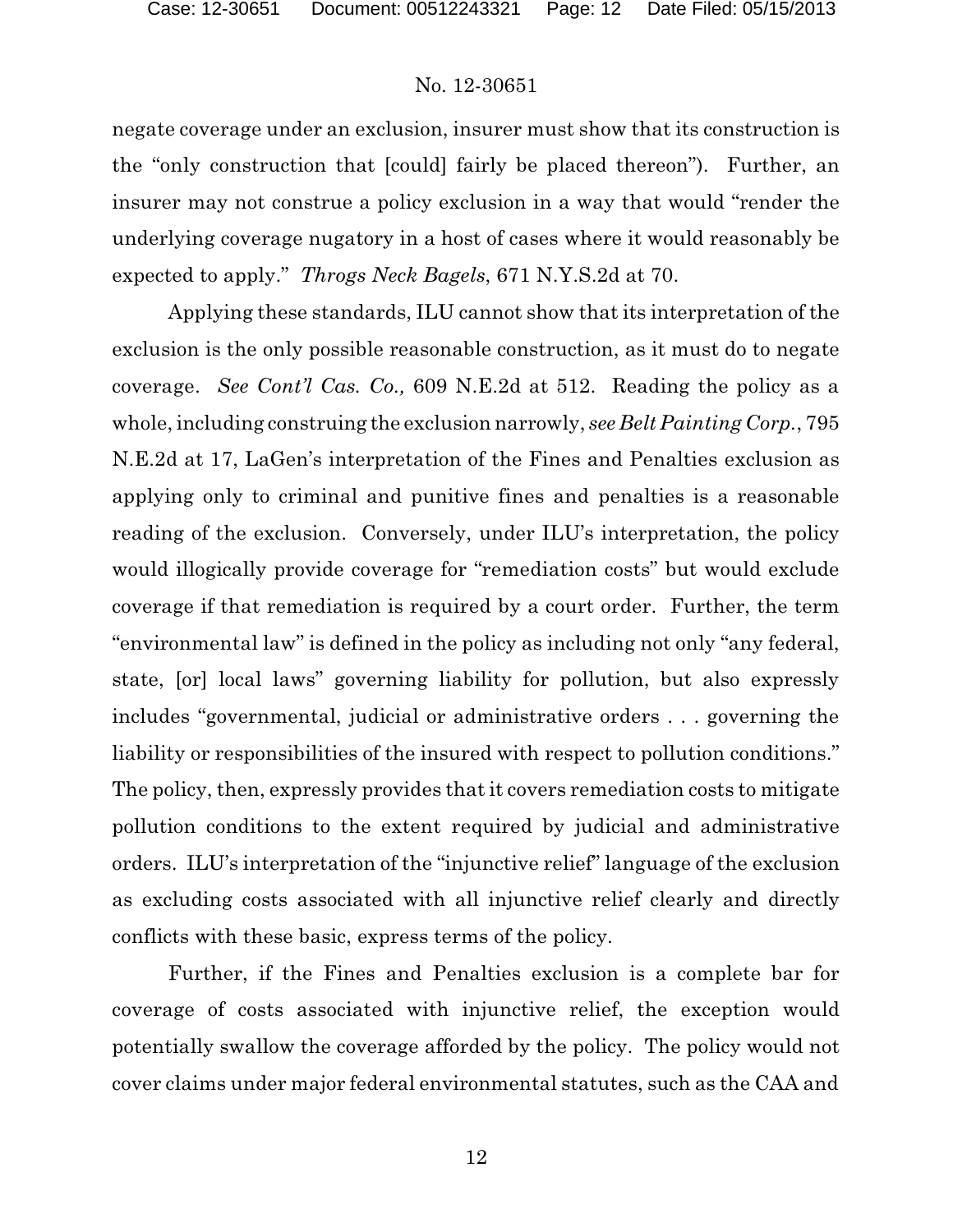the Clean Water Act, when they are being enforced by the EPA or state agencies seeking injunctive relief to mitigate and remediate past pollution. Again, in New York, an insurer may not construe a policy exclusion in a way that would "render the underlying coverage nugatory in a host of cases where it would reasonably be expected to apply." *Throgs Neck Bagels*, 671 N.Y.S.2d at 70. Under ILU's interpretation of the Fines and Penalties exclusion, the policy would provide little coverage for some of the major types of environmental law liability that a reasonable policyholder would expect; thus, it must be rejected. *See Thomas J. Lipton, Inc. v. Liberty Mut. Ins. Co*., 34 N.Y.2d 356, 361 (N.Y. 1974). The fact that the remediation of past pollution sought by the EPA may result only in orders for injunctive relief does not disturb our conclusion that the EPA's claims in the underlying suit could result in covered remediation costs.

#### *D. The Timing of the Suit*

Lastly, ILU argues that it has no duty to defend because the claims were "first made" when the EPA first issued the NOVs with regard to BCII, which was before the effective date of the policy, rather than when the EPA filed suit.

As we have said, when the terms of the policy are clear and unambiguous, they should be given their plain meaning. *Teichman,* 663 N.E.2d at 630. The policy language with regard to this issue is clear. The policy provides coverage for claims or remediation costs as a result of pollution conditions "provided the claim is first made, or the insured first discovers such pollution condition during the policy period  $\dots$ ." The policy further states that, "Any pollution conditions" specifically referenced, or identified in documents listed, on the Schedule of Known Conditions Endorsement are deemed to be first discovered during the policy period." It is not disputed that the NOVs concerning the pollution condition at BCII were identified on the Schedule of Known Conditions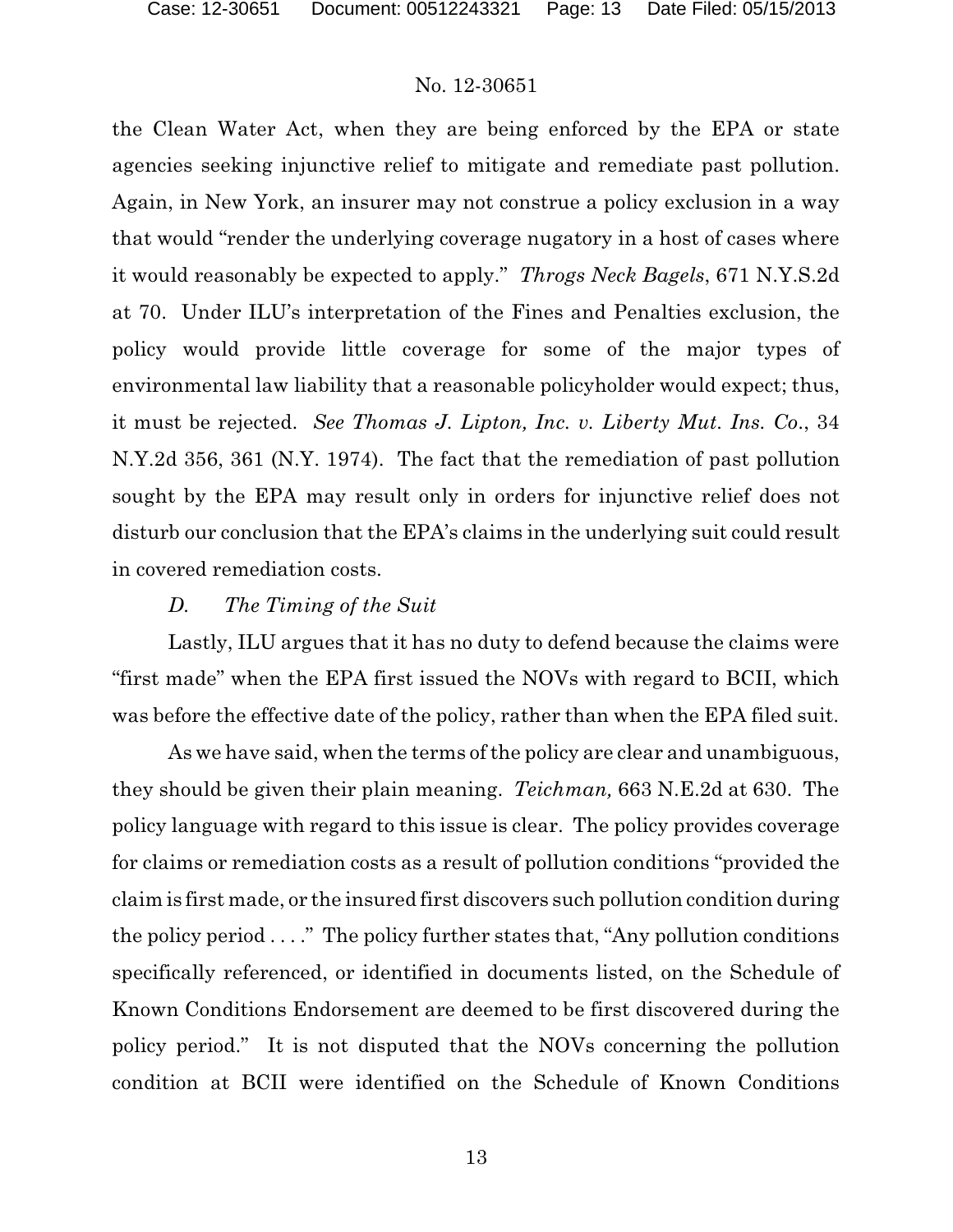Endorsement. It is difficult to determine what the purpose of listing the NOVs relating to BCII on the endorsement would be if not to include claims and remediation costs relating to that known pollution condition within the policy's coverage. Thus, according to the plain language of the policy, the "pollution condition" at BCII identified in the NOVs is "deemed to be first discovered during the policy period" and potential remediation costs associated with that pollution condition are covered by the policy.

### *E. Civil Penalties*

The parties also dispute whether the CAA civil penalties sought by the EPA are covered by the policy. The district court held that the civil penalties are potentially covered and found a duty to defend partly on that basis. ILU argues that civil penalties, like punitive damages, cannot be indemnified under New York law as a matter of public policy. LaGen argues first that Louisiana law applies to this question, and second that civil penalties are insurable under New York law.

Because of the express choice of law provision in the policy, which provides that "All matters arising hereunder relating to the validity, interpretation, performance, and enforcement of this Policy shall be determined in accordance with the law and practices of the State of New York," we find that this issue is governed by New York law. We are not persuaded by LaGen's argument that the language found in the Fines and Penalties exclusion, which provides that the exclusion "will not apply to coverage for punitive damages where such coverage is allowable by law" is a separate choice of law provision governing punitive damages. The state cases cited by LaGen in support of this proposition did not involve a general express choice of law provision, as the contract at issue does, and are thus inapposite. *See Int'l Surplus Lines Ins. Co. v. Pioneer Life Ins. Co. of Illinois*, 568 N.E.2d 9, 12 (Ill. 1990) (also noting that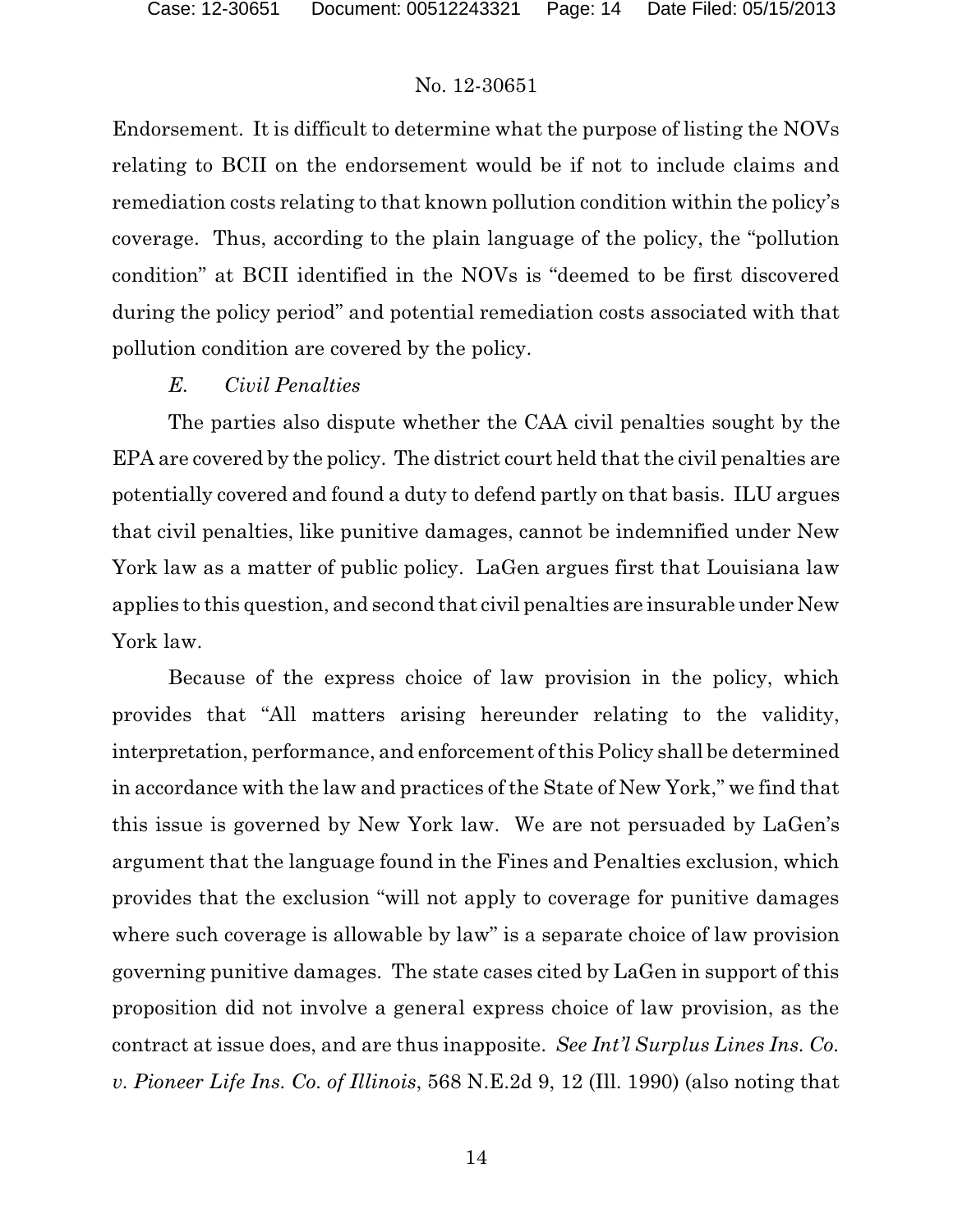the relevant language was "not contained" in an exclusion, but was included in a separate endorsement extending the policy to punitive damages); *United States Gypsum Co. v. Admiral Ins. Co.*, 643 N.E.2d 1226, 1250-51 (Ill. Ct. App. 1994) (adopting the holding of *Int'l Surplus Lines*).

However, whether civil penalties can be indemnified by insurance appears to be an unsettled question of New York state law. The New York Court of Appeals has recognized "the continuing and unabated force of our public policy precluding indemnification for punitive damages. . . ." *Zurich Ins. Co. v. Shearson Lehman Hutton, Inc*., 84 N.Y.2d 309, 319 (N.Y. 1994). It is not clear whether New York law would distinguish between punitive damages and CAA civil penalties in this context. *See State v. Travelers Indem. Co. of Rhode Island*, 508 N.Y.S.2d 698, 701 (N.Y. App. Div. 1986) (distinguishing civil penalties and strict liability damages from punitive damages); *Zurich Ins. Co.,* 84 N.Y.2d at 316-17 (defining when New York considers damages to be "punitive"); *State v. INA Underwriters Ins. Co*., 507 N.Y.S.2d 112, 115 (N.Y. Sup. Ct. 1986) (noting that an insurer could not be directly liable for civil penalties under New York oil spill law, but might be liable for indemnification according to the terms of an insurance policy).

We have already held that there is a duty to defend because the EPA's and LDEQ's claims may potentially result in covered remediation costs. New York law provides that if any claim in an action is potentially covered, the insurer must defend the entire suit. *See Frontier Insulation,* 690 N.E.2d at 869. Because we find that ILU has a duty to defend on other grounds, we decline to decide on interlocutory appeal whether New York law allows indemnification for CAA civil penalties.